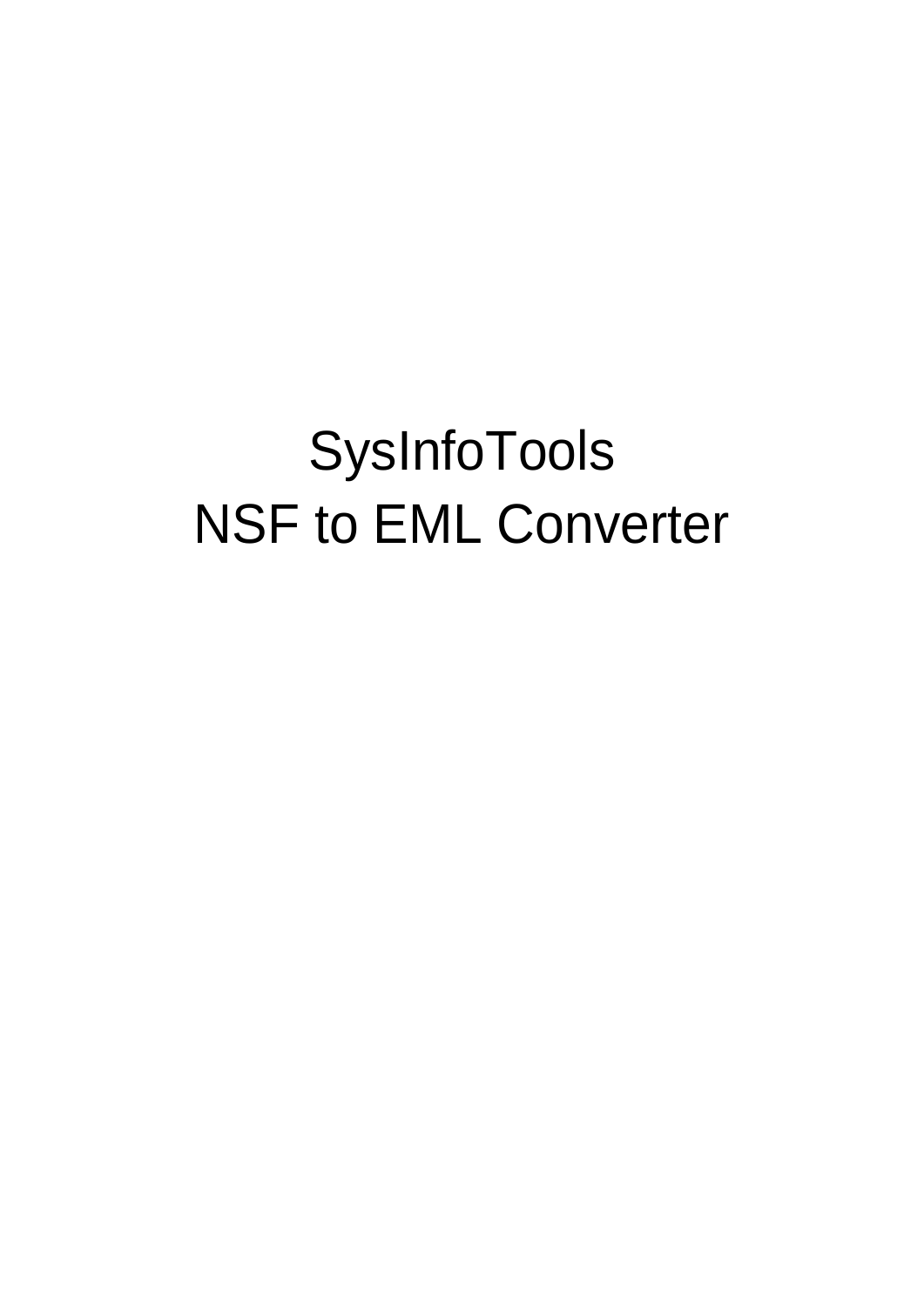# **Table of Contents**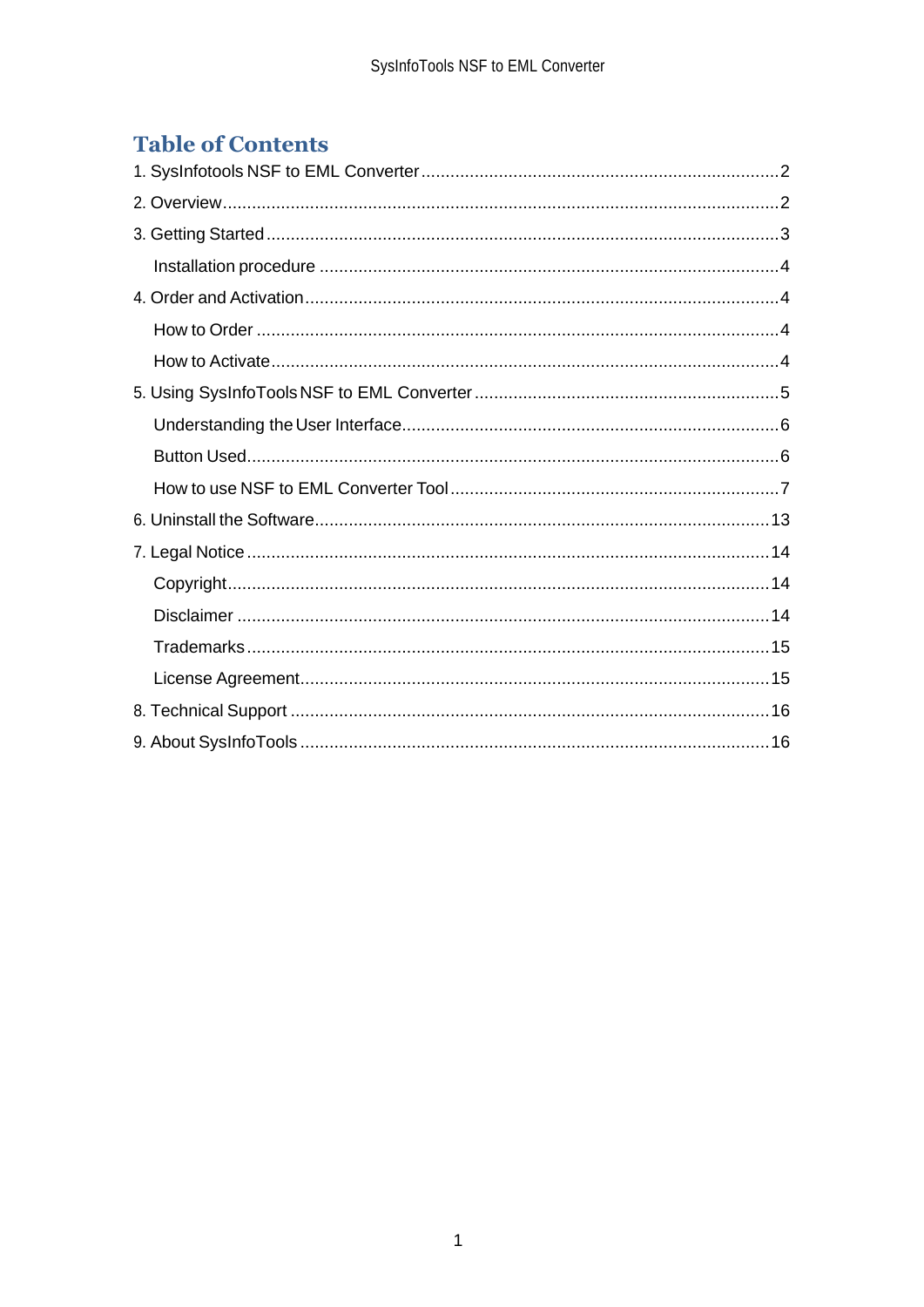<span id="page-2-0"></span>

# <span id="page-2-1"></span>**2.Overview**

SysInfoTools NSF to EML Converter is an ideal solution to export the complete database from Lotus Notes to EML file format. NSF to EML tool is smartly programmed that it converts Lotus Notes emails, contacts, tasks, calendars, journals, etc. into EML files. EML file format is widely supported by several email clients like **[Outlook Express,](http://sysinfotools.com/blog/export-lotus-notes-emails-to-eml/) [Windows](https://sysinfotools.com/blog/convert-lotus-notes-windows-live-mail/)  [Live Mail,](https://sysinfotools.com/blog/convert-lotus-notes-windows-live-mail/) [Mozilla Thunderbird](https://sysinfotools.com/blog/import-lotus-notes-to-thunderbird/) & [Apple Mail](https://sysinfotools.com/blog/lotus-notes-to-apple-mail/)** hence, NSF to EML conversion helps users to increase the mobility of Lotus Notes NSF database. SysInfoTools NSF to EML Tool is the only one that facilitates with the **Low footprints of exe file, Ultra Fast Speed of conversion, Search, Preview, Bulk migration** and many more to export your Lotus Notes email to EML messages flawlessly.

Key features of SysInfoTools NSF to EML Converter Tool are:

- Converts Lotus Notes **Emails, Contacts, Calendar, Task** etc. to EML format
- Easy to Use, Safe & Instant Lotus Notes NSF to EML conversion is done
- **Single** as well as **Multiple** NSF to EML files conversion in a single run
- NSF to EML Converter maintains **Folder Hierarchy & Data Integrity** of the database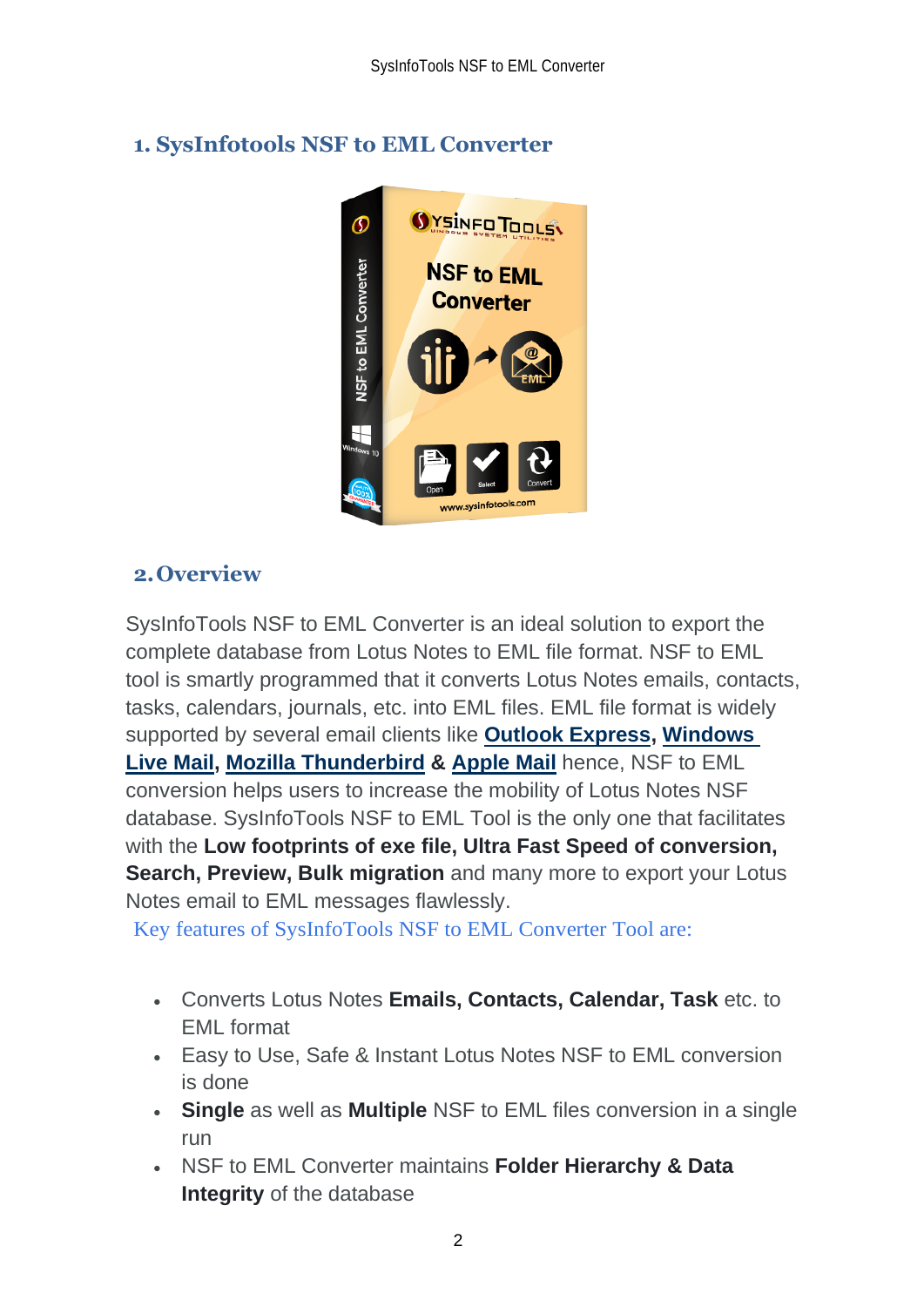- Avail **Search & Preview** option to export Lotus Notes Emails to EML format
- Date range option for saving mailbox data: **predefined time** or **manually defined**
- **Freeware** of NSF to EML converter allow the users to **export 25 emails** from Lotus Notes to EML
- Exclude All folder from the new output EML file by checking to **Exclude All Folder** option
- Safely **remove encryption** from new output EML file, but keep the original NSF database intact
- Saving **DocLink** and **Internet Header** options are now available
- Allow users to define Email Address Translation: **Set SMTP Manually** and/or **Add CSV File**
- Enable **Custom Folder(s) Mapping** option for new output EML file

# <span id="page-3-0"></span>**3.Getting Started**

- Installation Procedure (See 3.1)
- Order And Activation (See 4.)

## <span id="page-3-1"></span>**Installation procedure**

To install **SysInfoTools NSF to EML Converter** Tool, follow the steps given below:

1. Download demo version of the software setup (executable file or .exe) from the page linked below:

[https://www.sysinfotools.com/recovery/nsf-to-eml](https://www.sysinfotools.com/recovery/nsf-to-eml-converter.php)[converter.php](https://www.sysinfotools.com/recovery/nsf-to-eml-converter.php)

- 2. Double-click the setup to install the software onyour system.
- 3. Follow the steps on the setup wizard to install the software on your system.
- 4. After a successful completion, the setup wizard will pop-up the message of setup completion on your monitor screen.
- 5. Now click **Finish** to launch the software on your system.

**Note:**MicrosoftOutlookmustbeinstalledonyoursysteminorderto use **SysInfoTools NSF to EML Converter** Tool.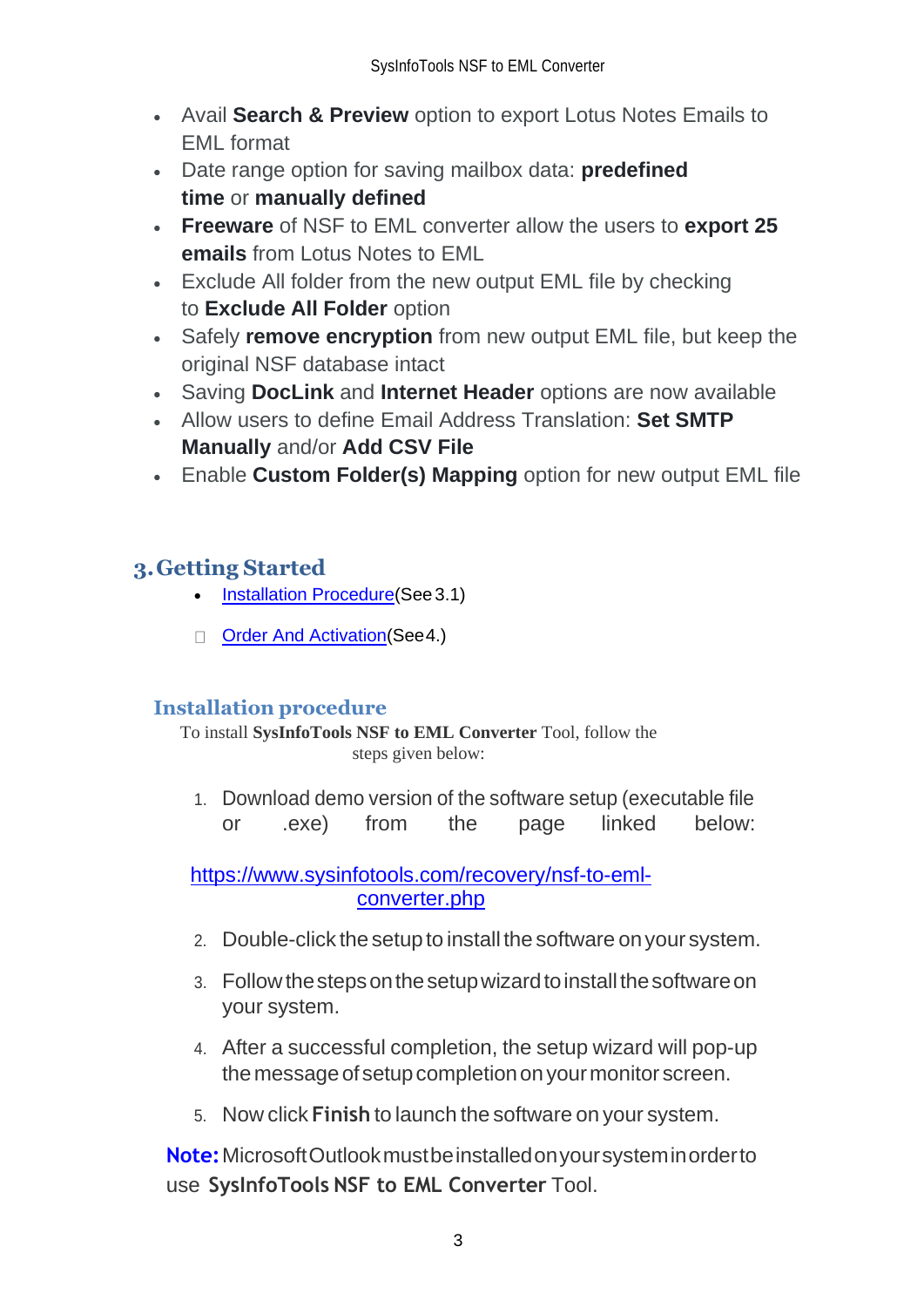## <span id="page-4-0"></span>**4. Order and Activation**

- [How to Order](#page-4-1)(See4.1)
- [How to Activate](#page-4-2)(See4.2)

## <span id="page-4-1"></span>**How to Order**

The software can be purchased by making online payments. Click on the link shown below to have a look at the pricing details and to place an order.

<https://www.sysinfotools.com/buynow/nsf-to-eml-converter.php>

Once the payment is received, an order number is sent to you via e-mail.

### <span id="page-4-2"></span>**How to Activate**

As you purchase the software, an Order Number is generated and provided to you. This order number has to be entered in the Registration window of the full version of NSF to EML Converter tool.

• Open **SysInfoTools NSF to EML Converter** software in your system, software registration dialog will pop-up on your screen to enter software authentication key.

| ×<br>SysInfoTools Software Registration |
|-----------------------------------------|
| Authentication Code:                    |
|                                         |
|                                         |
| I don't have authentication code        |
| Cancel<br>Help<br>Activate              |

• Click the **"I don't have Authentication Code"** check box, following fields will be displayed in the registration dialog: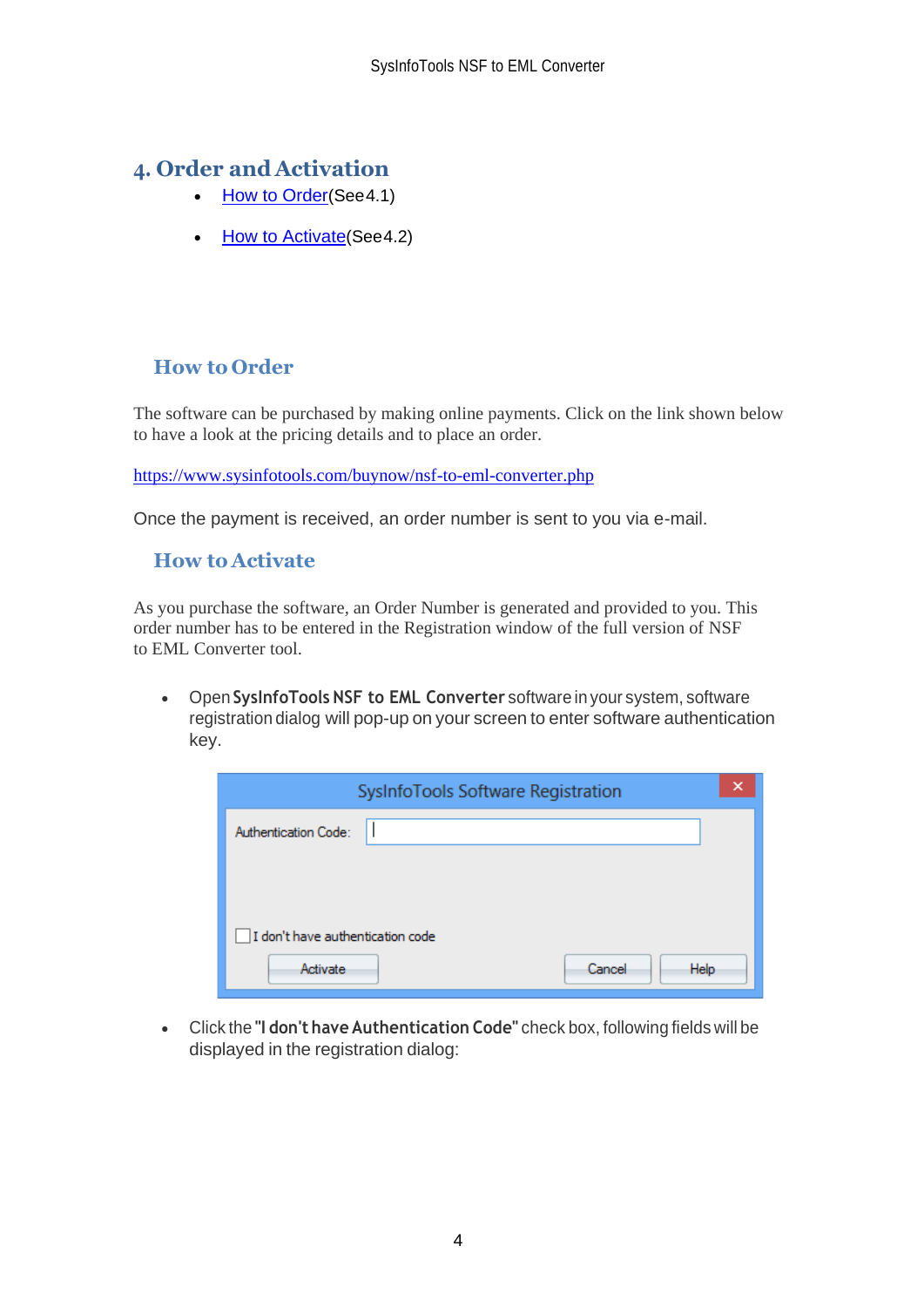|                                  | SysInfoTools Software Registration | ×        |
|----------------------------------|------------------------------------|----------|
| Email Address:                   |                                    |          |
| Order Number:                    |                                    |          |
| Path to save file:               | C:\Users\SAM\Desktop               | $\cdots$ |
| I don't have authentication code |                                    |          |
| Get Authenticatication Code      | Cancel<br><b>Help</b>              |          |

**Email Address:** In this field, you need to enter your email address, which you have used to register **NSF to EML Converter** software.

**Order Number:** In this field, you need to enter the Order Number which has been provided to you at the time of purchasing the software.

**Path to save the file:** Select the path where you want to save the .info file which is generated after clicking on **"Get Authentication Code"**, by default **.info** file will saved on desktop of your system.

Send this **.info file** generated by the software at [sales@sysinfotools.com,](mailto:sales@sysinfotools.com) after getting **.info** file sales department will send you software activation key within a couple of minutes.

**For any software related queries email at:** [support@sysinfotools.com](mailto:support@sysinfotools.com)

# <span id="page-5-0"></span>**5. Using SysInfoTools NSF to EML Converter**

- [Understanding](#page-5-1) the User Interface (See 5.1)
- [Button Used](#page-6-0)(See 5.2)
- <span id="page-5-1"></span>• How to Use the PST Split [software?](#page-7-0) (See 5.3)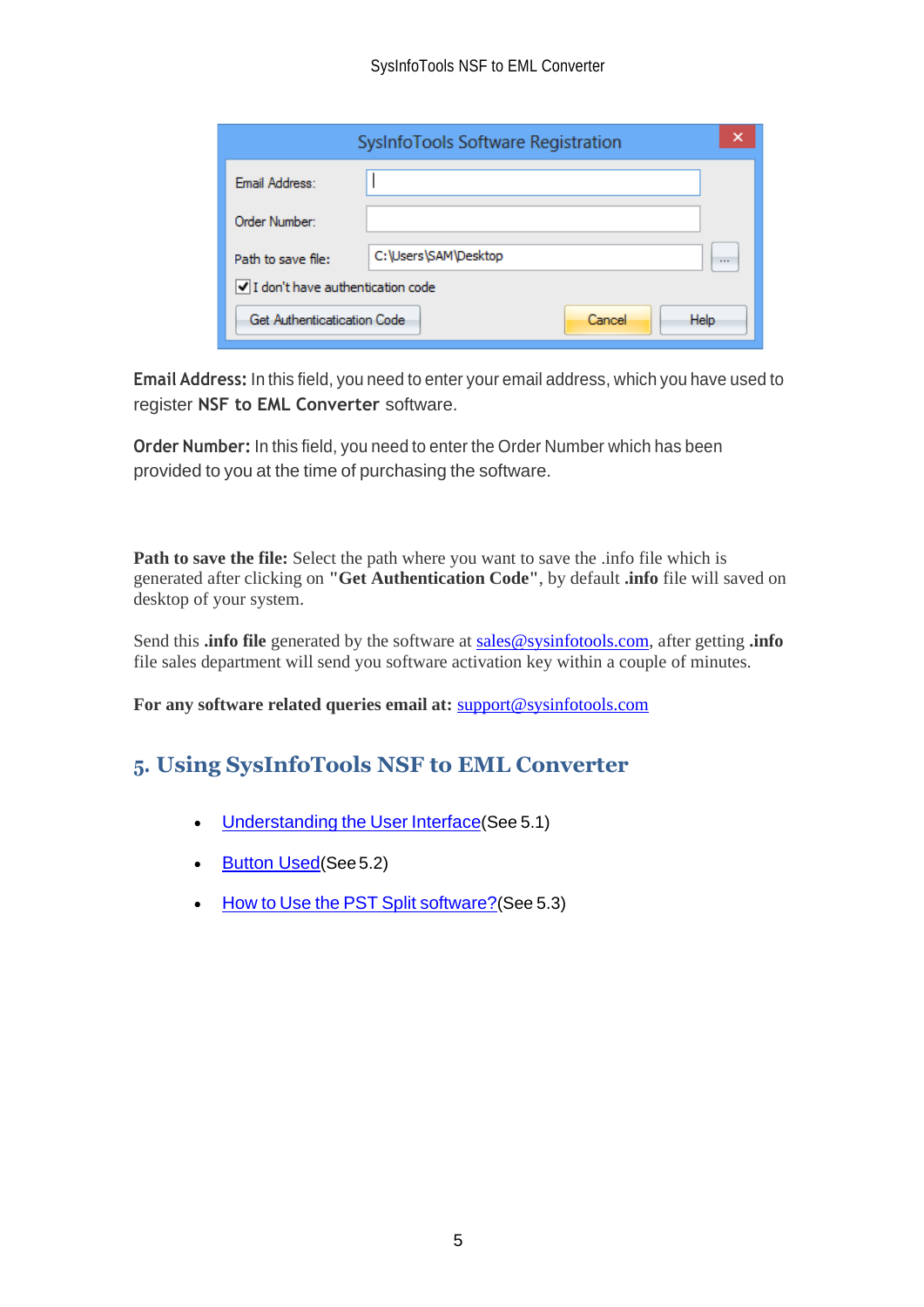# **Understanding the UserInterface**

<span id="page-6-0"></span>

| OYSINFO TOOLS<br><b>NSF</b> to EML Converter<br>em                                                          |       |
|-------------------------------------------------------------------------------------------------------------|-------|
| <b>Nit</b> Search NSF File(s) <b>Nix</b> Remove File <b>X</b> Remove Al <b>Q</b> Preview<br>Add NSF File(s) |       |
| File Path                                                                                                   |       |
|                                                                                                             |       |
|                                                                                                             |       |
|                                                                                                             |       |
| Add NSF Files to continue the process.                                                                      |       |
| <b>D</b> Help<br>Export                                                                                     | Close |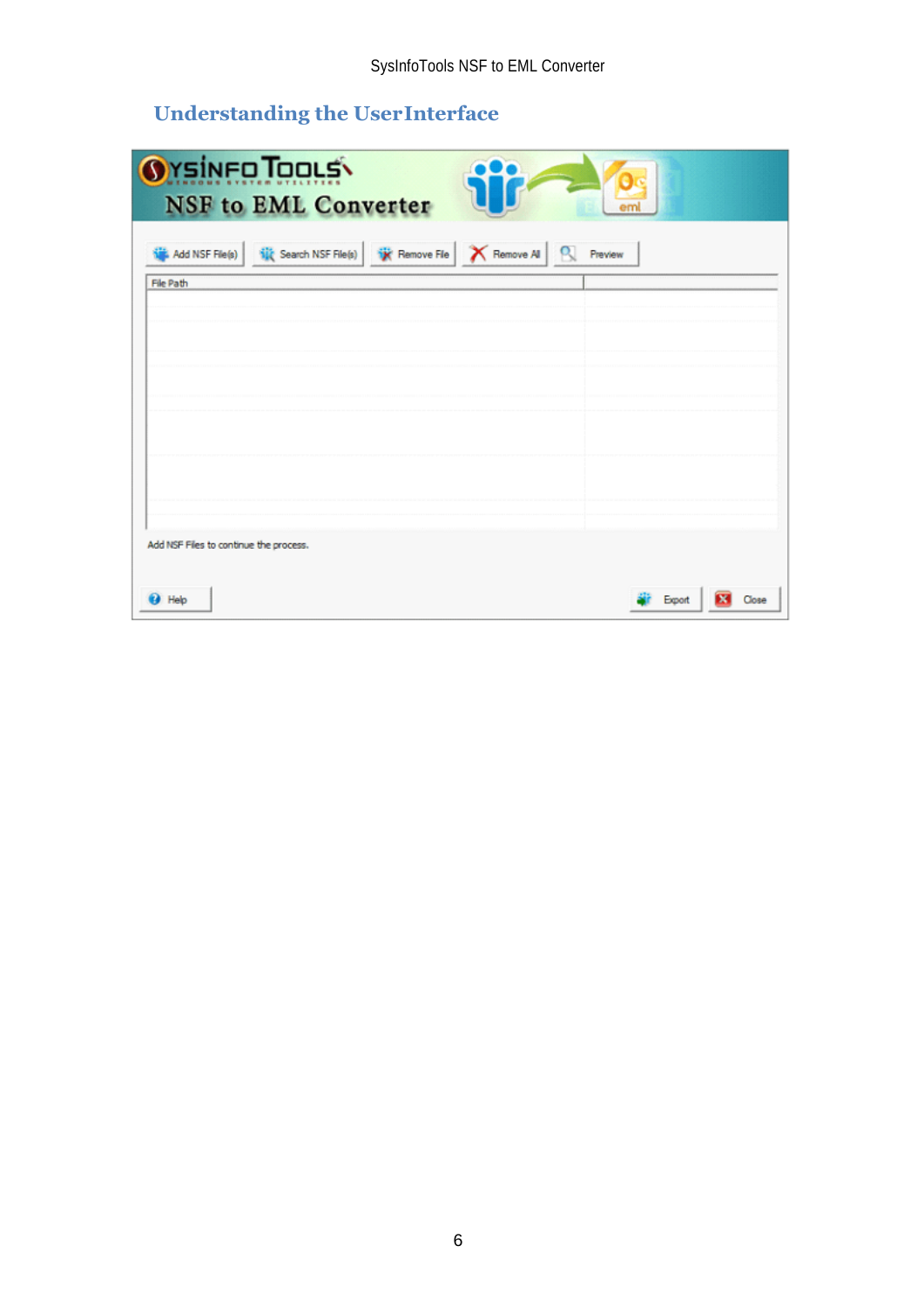## <span id="page-7-0"></span>**How to use NSF to EML Converter Tool**

**Step 1:** Download and run SysInfoTools NSF to EML Converter and click Add NSF Files to select the NSF database files.

| <b>OYSINFO TOOLS</b><br><b>NSF</b> to EML Converter                        |                 |
|----------------------------------------------------------------------------|-----------------|
| Add NSF File(s) 1 1 Search NSF File(s) W Remove File X Remove Al Q Preview |                 |
| File Path                                                                  |                 |
|                                                                            |                 |
|                                                                            |                 |
|                                                                            |                 |
|                                                                            |                 |
| Add NSF Files to continue the process.                                     |                 |
| <b>D</b> Help                                                              | Export<br>Close |

**Step 2:** Choose the single as well as multiple NSF files as per your requirement. Click on Open button to confirm your selection.

| F Test Files              |                              | Search Test Files<br>$-14$ | ۹                  |
|---------------------------|------------------------------|----------------------------|--------------------|
| Organize -<br>New folder  |                              | <b>注 ▼</b>                 | ₩                  |
| ۸<br><b>Sit Favorites</b> | Name                         | Date modified              | Type               |
| <b>Desktop</b>            | Test File (1).nsf            | 1/29/2016 2:28 PM          | <b>IBM Lotus N</b> |
| <b>Recent Places</b>      | Test File (2).nsf            | 12/11/2015 5:56 PM         | <b>IBM Lotus N</b> |
| <b>Ga</b> OneDrive<br>s   | Test File (3).nsf            | 12/7/2015 3:52 PM          | <b>IBM Lotus N</b> |
| <b>Ja.</b> Downloads      | Test File (4).nsf            | 12/11/2015 5:22 PM         | <b>IBM Lotus N</b> |
| Libraries                 |                              |                            |                    |
| Documents                 |                              |                            |                    |
| Music                     |                              |                            |                    |
| <b>Pictures</b>           |                              |                            |                    |
| Videos<br>×               |                              |                            |                    |
| Computer                  |                              |                            |                    |
| Local Disk (C:)           |                              | m                          |                    |
|                           | File name: Test File (1).nsf | NSF File(s) (".nsf)<br>٠   |                    |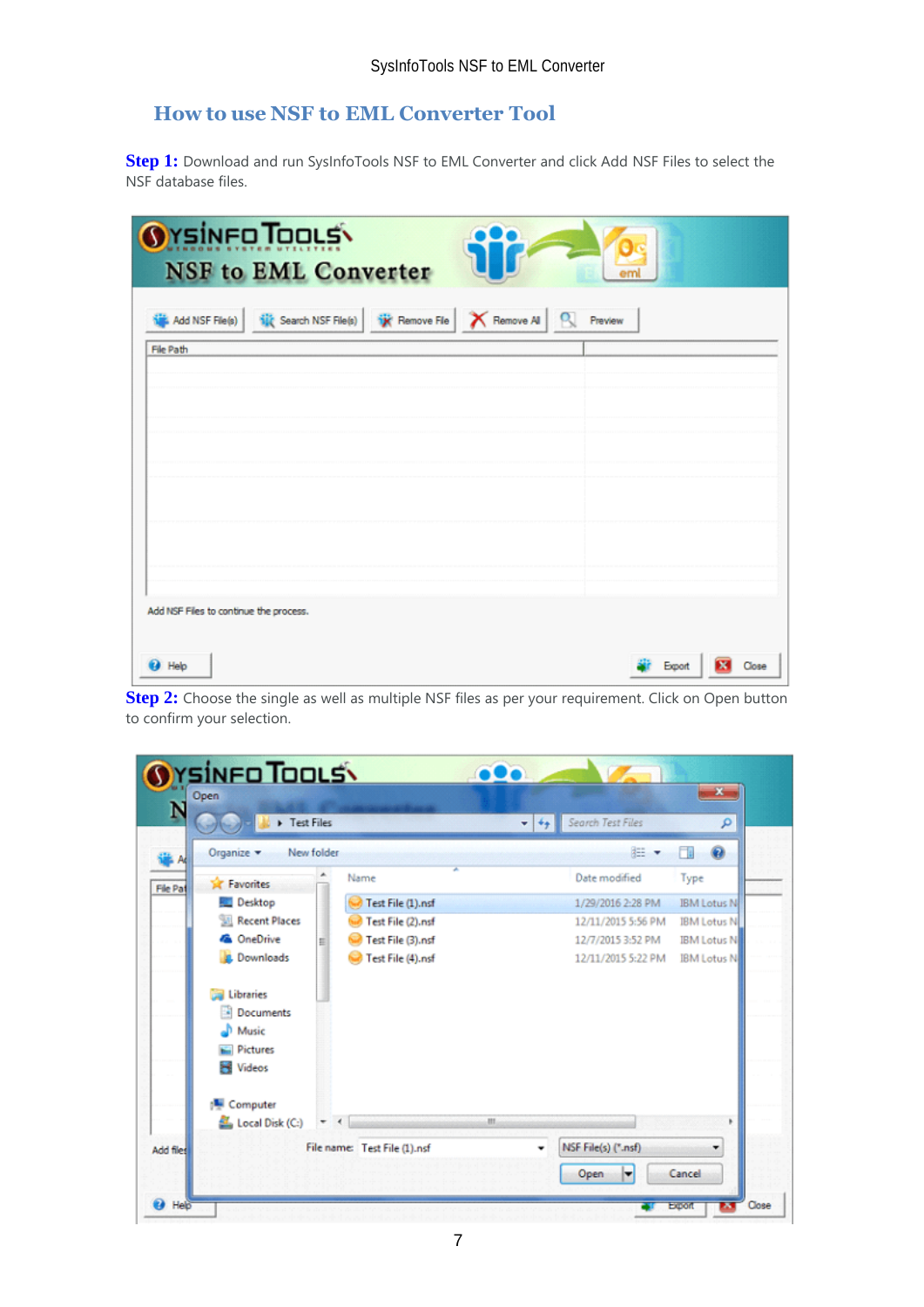**Step 3:** The database of selected NSF file(s) will be shown. Select the file to preview.

| <b>OYSINFO TOOLS</b><br><b>NSF</b> to EML Converter                                        |         |
|--------------------------------------------------------------------------------------------|---------|
| <b>Nix</b> Search NSF File(s) <b>W</b> Remove File   X Remove Al  <br>q<br>Add NSF File(s) | Preview |
| File Path                                                                                  |         |
| C:\Users\Sam\Desktop\Test Files\Test File (1).nsf                                          |         |
|                                                                                            |         |
|                                                                                            |         |
|                                                                                            |         |
|                                                                                            |         |
|                                                                                            |         |
|                                                                                            |         |
|                                                                                            |         |
|                                                                                            |         |
|                                                                                            |         |
|                                                                                            |         |
|                                                                                            |         |
| Total number of files: [1]                                                                 |         |
|                                                                                            |         |
| Help                                                                                       | Qose    |
|                                                                                            |         |

**Step 4:** Wait for the completion of scanning operation processing on your system.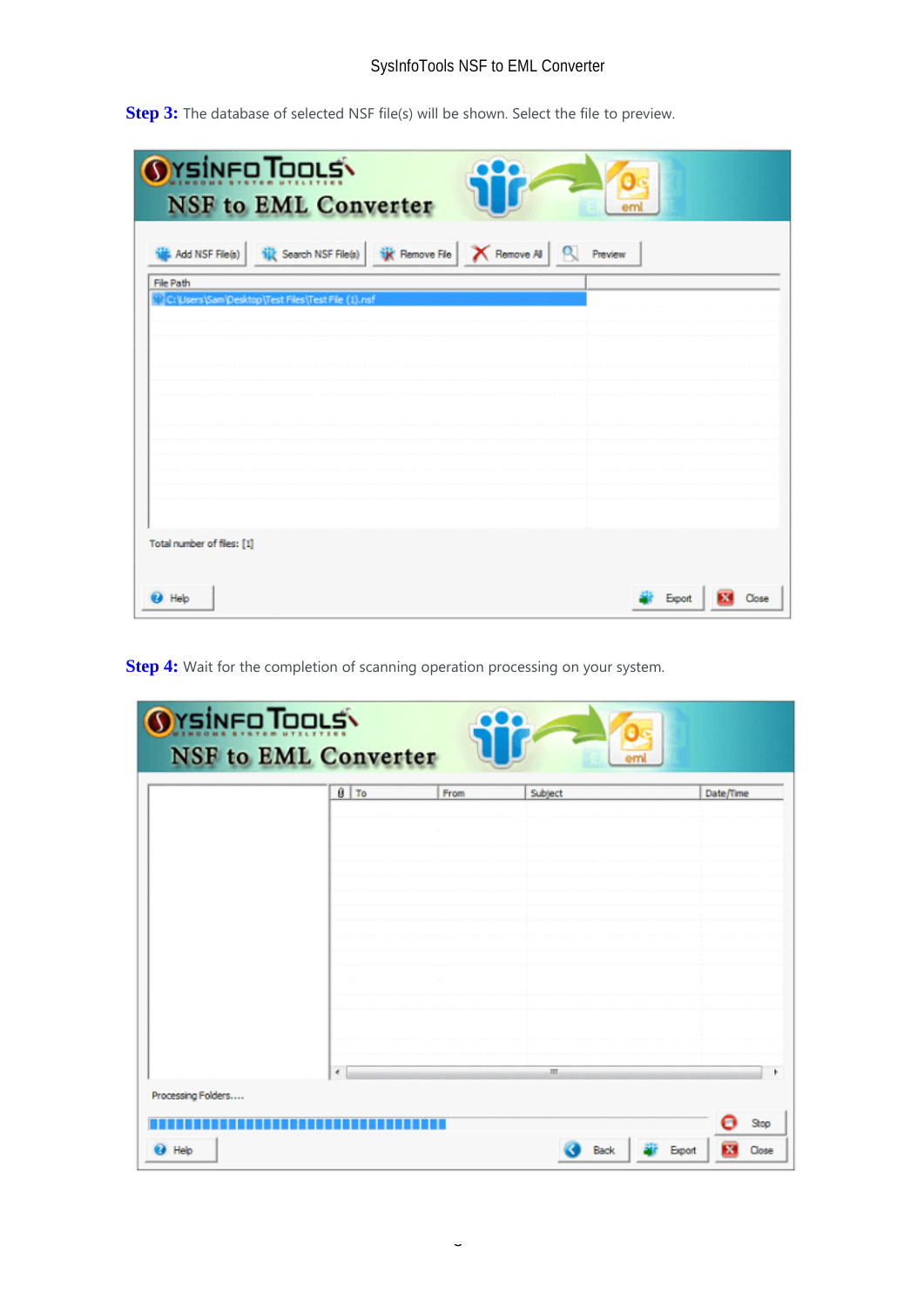**Step 5:** In a few seconds, the scanning process will be completed. Click OK.

| □ √ Vie Test File (1) nsf<br>Villa (Group Calendars)<br>V (Rules)<br>$\sqrt{5}$ (\$Alarms)                                                                                                 | $0$ To<br>×. | From                  | Subject                                      | Date/Time |
|--------------------------------------------------------------------------------------------------------------------------------------------------------------------------------------------|--------------|-----------------------|----------------------------------------------|-----------|
| $\sim$ $\sqrt{2}$ (\$AI)<br>U (\$ByCategory)<br>V (SDrafts)<br>U (SInbox-Categorized1)<br>V Ca (Sinbox)<br>- Villa (SJunkMail)<br>·· ▽ (SMeetings)<br>$V = (sSent)$<br>(SToDo)<br>(STrash) | Ξ            | Scanning process done | SysInfoTools NSF to EML Converter(Full) v1.0 |           |
| V 4 (SMAPIUseContacts)<br>V Drafts)<br>$\triangledown$ (Sent)<br>$\sqrt{a}$ Deleted Items<br>V Conversation Action =<br>m.                                                                 | $\epsilon$   |                       | OK<br>m.                                     |           |

**Step 6:** Select the mail items in the mailbox folder to preview them and click on Export button for migrating them to new EML files.

| <b>OYSINFO TOOLS</b><br><b>NSF</b> to EML Converter                                                                                                                                                                                                                                                                                                                                                          |                                                                                                |      | eml            |                                                                                                                                                                                                                                                                                                                                                           |
|--------------------------------------------------------------------------------------------------------------------------------------------------------------------------------------------------------------------------------------------------------------------------------------------------------------------------------------------------------------------------------------------------------------|------------------------------------------------------------------------------------------------|------|----------------|-----------------------------------------------------------------------------------------------------------------------------------------------------------------------------------------------------------------------------------------------------------------------------------------------------------------------------------------------------------|
| 日 V 键 Test File (1).nsf<br>A.<br>Group Calendars)<br>V (Rules)<br>V (\$Alarms)<br>$V = (540)$<br>Ξ<br>V (\$8yCategory)<br>V (SDrafts)<br>(\$Inbox-Categorized1)<br>$\sqrt{3}$ (Sinbox)<br>V (StunkMail)<br>V (SMeetings)<br>$\nabla$ (\$Sent)<br>$V = (5ToDo)$<br>$\nabla$ (\$Trash)<br>VA (SMAPIUseContacts)<br>V Drafts)<br>$\vee$ (Sent)<br><b>V</b> a Deleted Items<br>J Conversation Action +<br>m<br>× | ø<br>To<br>ıĤ<br>ú<br>ıÑ<br>Ú<br>ú<br>ú<br>ú<br>ú<br>Ú<br>ıŪ<br>ú<br>ú<br>ú<br>ıÑ<br>ıfi<br>ıĤ | From | Subject<br>ш   | Date/Time<br>1/11/20143:1:<br>1/11/20143:11<br>1/11/20143:1:<br>$1/11/20143:1$ :<br>1/11/20143:11<br>$1/11/20143:1$ :<br>1/11/20143:1<br>$1/11/20143:1$ :<br>$1/11/20143:1$ :<br>$1/11/20143:1$ :<br>1/11/2014 3:1:<br>$1/11/20143:1$ :<br>$1/11/20143:1$ :<br>1/11/20143:1:<br>$1/11/20143:1$ :<br>$1/11/20143:1$ :<br>$1/11/20143:1$ :<br>1/11/20143:1: |
| @ Help                                                                                                                                                                                                                                                                                                                                                                                                       |                                                                                                |      | Back<br>Export | Stop<br>×<br>Close                                                                                                                                                                                                                                                                                                                                        |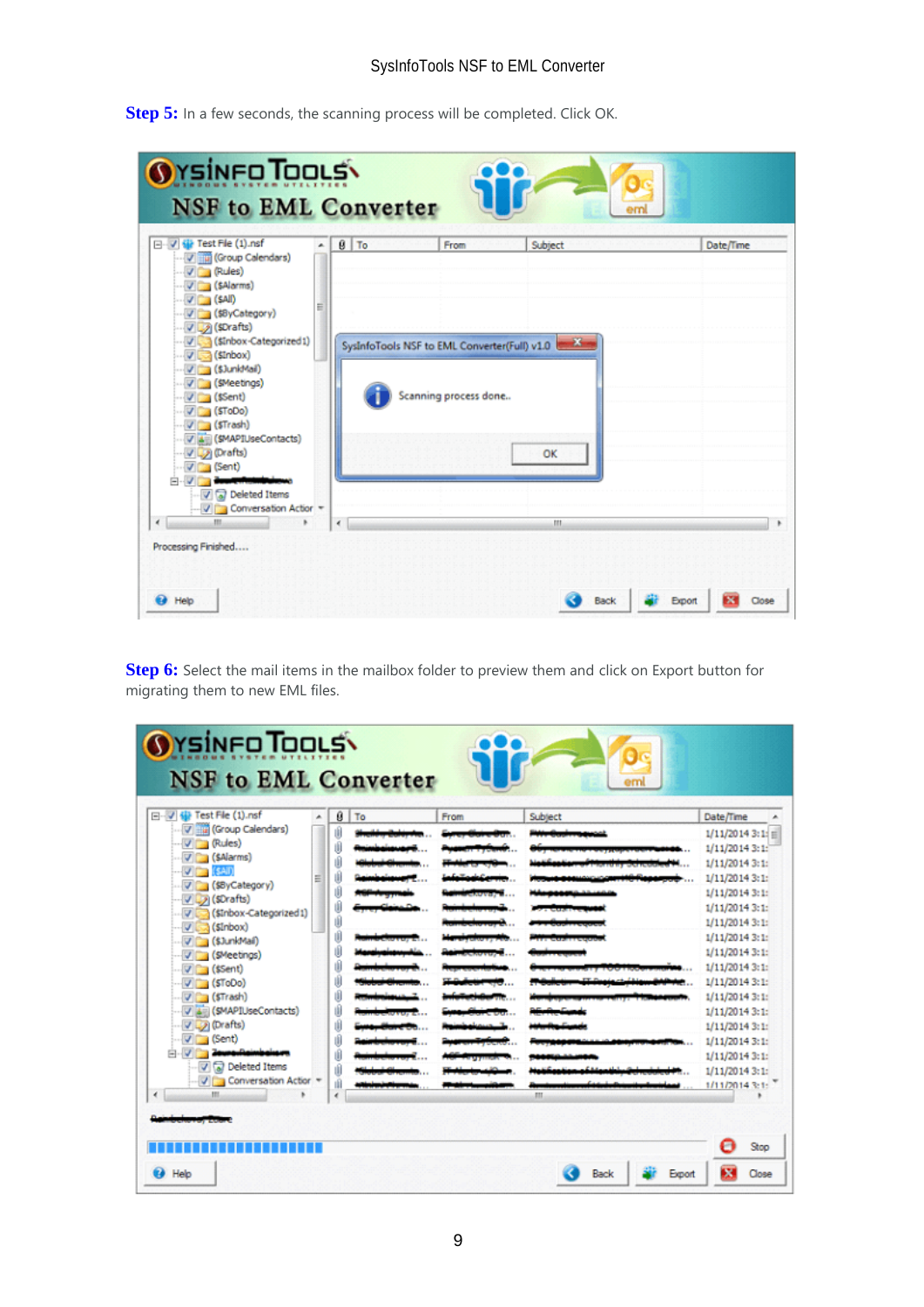**Step 7:** Click on Browse to specify a location for new EML files.

| N                          | <b>OYSINFO TOOLS\</b><br><b>100</b><br>$-x$<br>SysInfoTools NSF to EML Converter(Full) v1.0                                                                                                                                                                                                                                                                                                                                                                                                                                                                                                              |
|----------------------------|----------------------------------------------------------------------------------------------------------------------------------------------------------------------------------------------------------------------------------------------------------------------------------------------------------------------------------------------------------------------------------------------------------------------------------------------------------------------------------------------------------------------------------------------------------------------------------------------------------|
| $\boxminus$ $\blacksquare$ | Select folder path:<br>he<br><br>14 17:                                                                                                                                                                                                                                                                                                                                                                                                                                                                                                                                                                  |
| 白<br>$\epsilon$            | <b>b</b> 14 17<br>Specify Date Range<br><b>b</b> 1422<br>b <sub>14</sub> 20<br><b>G</b> Predefine Time Period<br>b <sub>14</sub> 16<br>All Time<br>츠<br>D <sub>14</sub> 16<br>$b_{14}$ 16 $\pm$<br>C Specify TimePeriod Manually<br>b14 11<br>b <sub>14</sub> 10<br>1/29/2016<br>1/29/2016<br><b>Start Date:</b><br><b>End Date:</b><br>$\overline{\phantom{a}}$<br>b <sub>149:5</sub><br>b <sub>1423</sub><br><b>End Date</b><br><b>Start Date</b><br>b <sub>14</sub> 18<br>Add<br>D <sub>14</sub> 16<br>b <sub>14</sub> 13<br>Remove<br><b>b143:8</b><br><b>D1422</b><br><b>b</b> 1421<br><b>b1416</b> |
| Click Expd                 | <b>Ed</b> Cancel<br>OK                                                                                                                                                                                                                                                                                                                                                                                                                                                                                                                                                                                   |

**Step 8:** Select the location from the given folders and click OK to confirm your selection.

| N                                            | <b>OYSINFO TOOLS\</b><br>$\bullet\bullet\bullet$<br>×<br>SysInfoTools NSF to EML Converter(Full) v1.0<br>Select folder path:                                                                                                                                                                                                                                                                                                                                                                                                                                                                                                                 |                                                                                                                                                                                                                                                                                                 |
|----------------------------------------------|----------------------------------------------------------------------------------------------------------------------------------------------------------------------------------------------------------------------------------------------------------------------------------------------------------------------------------------------------------------------------------------------------------------------------------------------------------------------------------------------------------------------------------------------------------------------------------------------------------------------------------------------|-------------------------------------------------------------------------------------------------------------------------------------------------------------------------------------------------------------------------------------------------------------------------------------------------|
| 日マ俳<br>白収<br>$\langle \rangle$<br>Click Expd | $\mathbf{x}_i$<br><b>Browse for Folder</b><br>1.11<br>Select Folder<br>Specify Date Range<br><sup>6</sup> Predefine<br>Desktop<br><b>Network</b><br><b>All Time</b><br>츠<br>Libraries<br>Ъ<br>Ξ<br>Recycle Bin<br>C Specify Tim<br>Sam<br>ь<br><b>Start Date:</b><br>Control Panel<br>b.<br>4   Computer<br><b>Start Date</b><br>$\triangleright$ $\leq$ Local Disk (C:)<br>cэ<br>Add<br>$\triangleright \ \text{mod}$ Disk (D:)<br>$\triangleright$ $\equiv$ Local Disk (E:)<br>Remove<br>$\triangleright$ $\stackrel{\triangle}{\longrightarrow}$ DVD RW Drive (F:)<br>$\overline{\phantom{a}}$<br>OK<br>Cancel<br>OK<br><b>EXI</b> Cancel | he<br>14 17:<br>D <sub>14</sub> 17<br><b>b1422</b><br>D <sub>14</sub> 20<br>D <sub>14</sub> 16<br>D <sub>14</sub> 16<br>  b  14  16  <br><b>D1411</b><br>D <sub>14</sub> 10<br>D149:1<br><b>b1423</b><br><b>D1418</b><br>$b$ 14 16<br><b>D1413</b><br>b1433<br>D14 22<br><b>b1421</b><br>014.16 |
| <sup>2</sup> Help                            | ×<br>Back<br>Export                                                                                                                                                                                                                                                                                                                                                                                                                                                                                                                                                                                                                          | Close                                                                                                                                                                                                                                                                                           |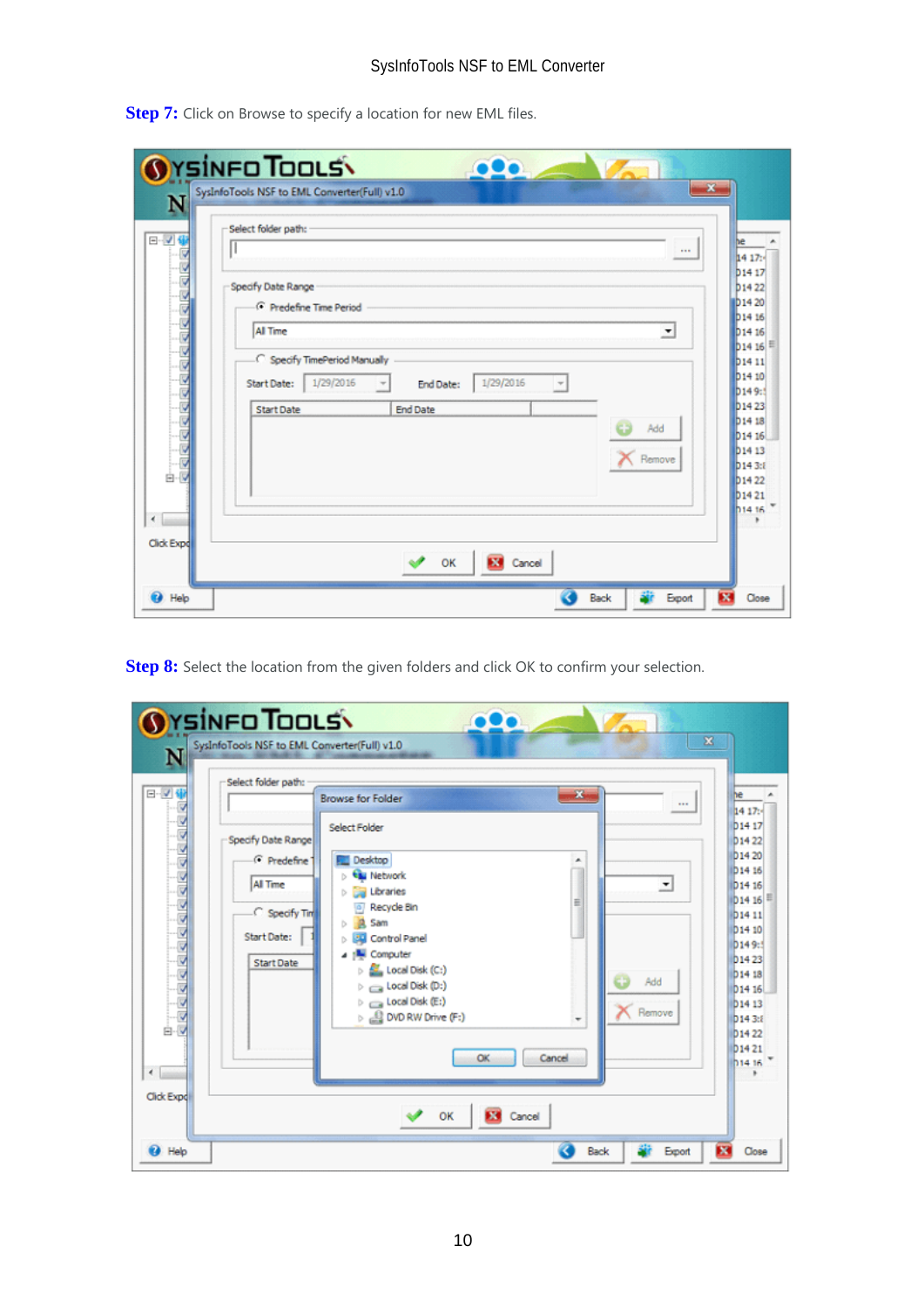**Step 9:** Select the data range accordingly. You can select single as well as multiple date ranges at a time and click OK to start the process of conversion.

| Select folder path:                                                                                                                                                                                                                                                                                                                                                                                                                                                                                                                                  |
|------------------------------------------------------------------------------------------------------------------------------------------------------------------------------------------------------------------------------------------------------------------------------------------------------------------------------------------------------------------------------------------------------------------------------------------------------------------------------------------------------------------------------------------------------|
| C:\Users\Sam\Desktop<br>1.1.1                                                                                                                                                                                                                                                                                                                                                                                                                                                                                                                        |
| Specify Date Range<br>C Predefine Time Period<br>Last 1 week Items<br>$\overline{\phantom{a}}$<br><b>C</b> Specify TimePeriod Manually<br>1/29/2016<br>1/29/2016<br><b>Start Date:</b><br><b>End Date:</b><br>≛<br><b>January, 2016</b><br>$\blacksquare$<br>۰<br><b>End Date</b><br>Sun Mon Tue Wed Thu Fri<br>Sat<br>Add<br>Ð<br>2<br>27<br>28<br>29<br>30<br>31<br>9<br>5<br>ŝ<br>6<br>з<br>K Remove<br>12<br>15<br>13<br>14<br>16<br>10<br>11<br>20<br>23<br>18<br>19<br>21<br>22<br>17<br>ක<br>30<br>27<br>24<br>25<br>26<br>28<br>31<br>e<br>6 |
| <b>ごToday: 1/29/2016</b>                                                                                                                                                                                                                                                                                                                                                                                                                                                                                                                             |

**Step 10:** the conversion of NSF to EML is in process. Wait for its completion.

| <b>OYSINFO TOOLS</b><br><b>NSF</b> to EML Converter<br>em                                                                                                                                                                                                                                                                                                    |       |
|--------------------------------------------------------------------------------------------------------------------------------------------------------------------------------------------------------------------------------------------------------------------------------------------------------------------------------------------------------------|-------|
| Dumping Folder's Start Time: 29-1-2016-14-34-40<br>Output Folder Path: C:\Users\Sam\Desktop\Test File (1).nsf\(Group Calendars)\<br>Dumping Folder: Test File (1).nsf\(Group Calendars)\<br>O:items found<br><b>O:items Dump</b><br>Dumping of folder Finish Time: 29-1-2016-14-34-40<br>Output Folder Path: C:\Users\Sam\Desktop\Test File (1).nsf\(Rules)\ |       |
| Dumping Folder: Test File (1).nsf\(Rules)\<br>O:items found<br>O:items Dumo<br>Dumping of folder Finish Time: 29-1-2016-14-34-41<br>Output Folder Path: C:\Users\Sam\Desktop\Test File (1).nsf\(\$Alarms)\<br>Dumping Folder: Test File (1).nsf\(\$Alarms)\<br>O:items found                                                                                 |       |
| <b>O:items Dump</b><br>Dumping of folder Finish Time: 29-1-2016-14-34-41<br>Output Folder Path: C:\Users\Sam\Desktop\Test File (1).nsf\(\$All)\<br>Dumping Folder: Test File (1).nsf\(\$All)\<br>Item ID: 12662<br>Item Type:Memo<br>Item ID: 12658                                                                                                          |       |
| Item Type:Memo<br>Item ID: 12594<br>m                                                                                                                                                                                                                                                                                                                        |       |
| . .                                                                                                                                                                                                                                                                                                                                                          | Stop  |
| <b>CA</b> Help<br>Next                                                                                                                                                                                                                                                                                                                                       | Close |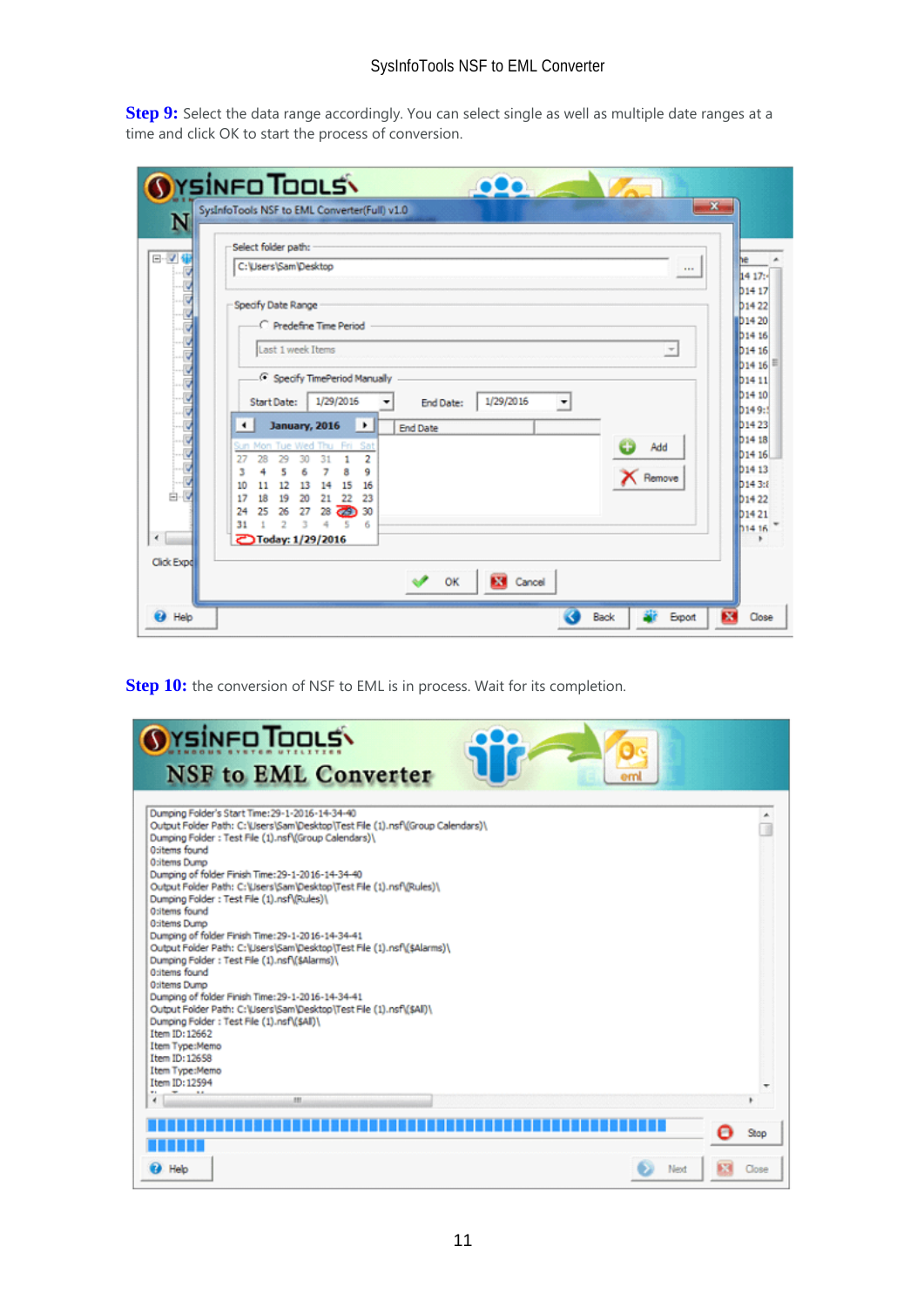**Step 11:** Once the conversion process gets completed, click OK to exit the application.

| <b>OYSINFO TOOLS\</b><br><b>NSF</b> to EML Converter                                                                                                                                                                                                                                                                                                                                                                                                                                                                                                                                                                                                                                                                                                                                                                                                                                                                                                                               |       |
|------------------------------------------------------------------------------------------------------------------------------------------------------------------------------------------------------------------------------------------------------------------------------------------------------------------------------------------------------------------------------------------------------------------------------------------------------------------------------------------------------------------------------------------------------------------------------------------------------------------------------------------------------------------------------------------------------------------------------------------------------------------------------------------------------------------------------------------------------------------------------------------------------------------------------------------------------------------------------------|-------|
| Dumping Folder: Test File (1).nsf\JewenRaimbehave\Recoverable Items\Versions\<br>O:items found<br><b>O:items Dump</b><br>Dumping of folder Finish Time: 29-1-2016-14-34-57<br>Output Folder Path: C:\Lisers\Sam\Desktop\Test File (1).nsf\ZaureRainbelanna\Inbox\<br>Dumping Folder: Test File (1).nsf\dumontuindedwire\Inbox\<br>O:items found<br>O:items Dumo<br>×<br>Dumping of folder Finish Time: 29-1-20 SysInfoTools NSF to EML Converter(Full) v1.0<br>Output Folder Path: C:\Users\Sam\De<br>Dumping Folder: Test File (1).nsf\Zau<br>O:items found<br><b>O:items Dump</b><br>Conversion from NSF to EML file Completed.<br>Dumping of folder Finish Time: 29-1-20<br>Output Folder Path: C:\Users\Sam\De<br>Dumping Folder: Test File (1).nsf\Zau<br>O:items found<br>ОК<br>O:items Dumo<br>Dumping of folder Finish Time: 29-1-20<br>Elapse Time: 0:0:18<br>Total Warnings: 1<br><b>Total Errors:0</b><br>Conversion from NSF to EML file Completed.<br>$\epsilon$<br>m |       |
| Help                                                                                                                                                                                                                                                                                                                                                                                                                                                                                                                                                                                                                                                                                                                                                                                                                                                                                                                                                                               | Close |

# <span id="page-12-0"></span>**6. Uninstall theSoftware**

To uninstall the software from your system, you can use any of the two methods described below:

- **1.** Uninstall from **ControlPanel**
- **2.** Uninstall from **Windows Start menu**

#### **Uninstall from Control Panel:**

Touninstall**SysInfoToolsNSF to EML Converter** toolfromControlPanel,followthe stepsshown

below:

- Click the **Start Menu** > **Control Panel** and then double click the **Add or Remove Programs** icon.
- Select **SysInfoTools NSF to EML Converter** and click **Remove**.
- A warning message before un-installing the software will be displayed on the screen.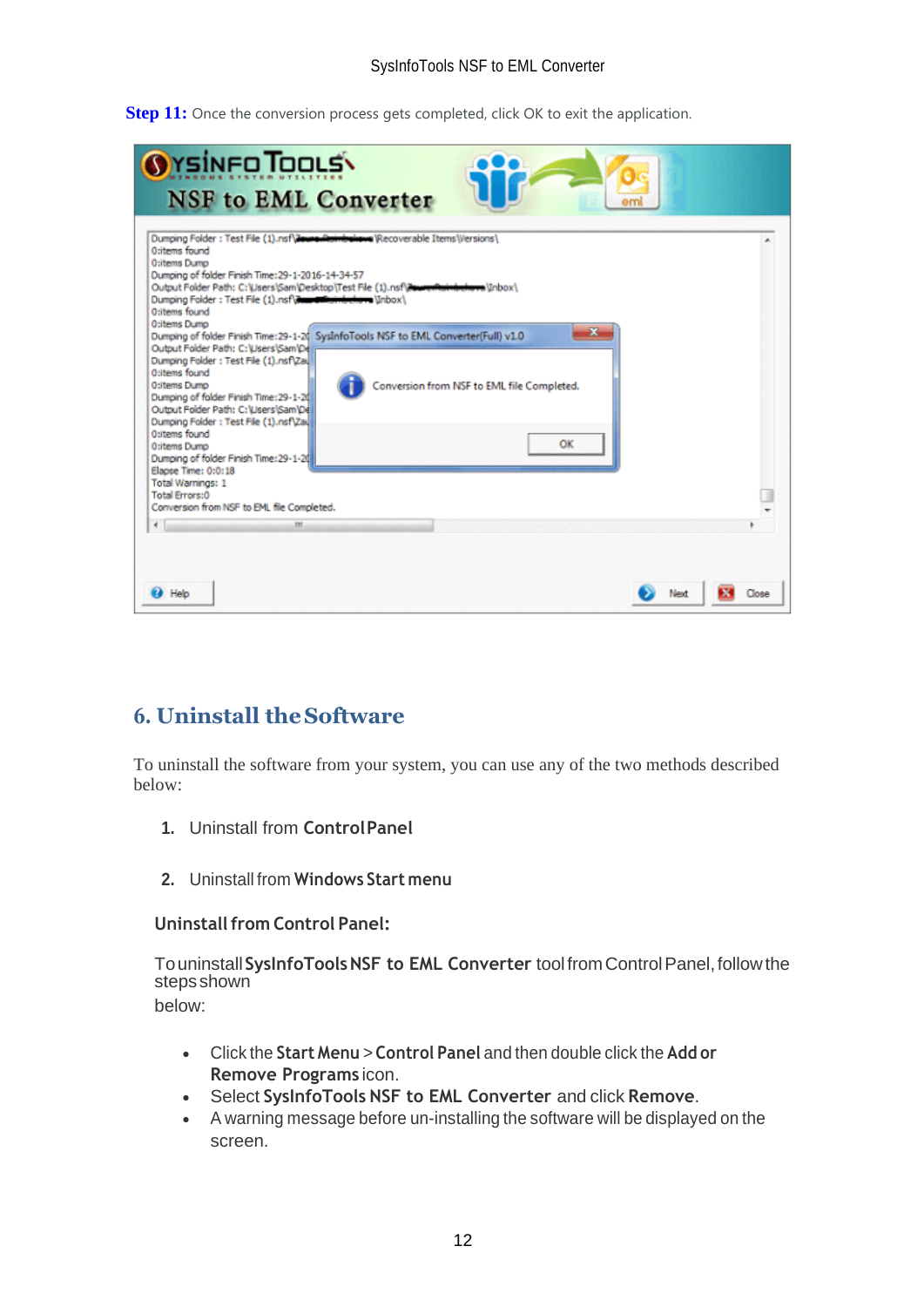| SysInfoTools NSF to EML Converter x86(Full) v4.0 Uninstall                                                                |
|---------------------------------------------------------------------------------------------------------------------------|
| Are you sure you want to completely remove SysInfoTools<br>NSF to EML Converter x86(Full) v4.0 and all of its components? |
| <br>No                                                                                                                    |

• Click **'Yes'** to uninstall the software completely from your system.

#### **Uninstall from Windows Start menu:**

To uninstall **SysInfoTools NSF to EML Converter** file from Windows Start menu, follow the steps shown below:

- Click the **Start** button from the Windows menu.
- Click**AllPrograms**>**SysInfoToolsNSF to EML Converter>Uninstall SysInfoToolsNSF to EML Converter**.
- A warning message before un-installingwill be displayed on the screen.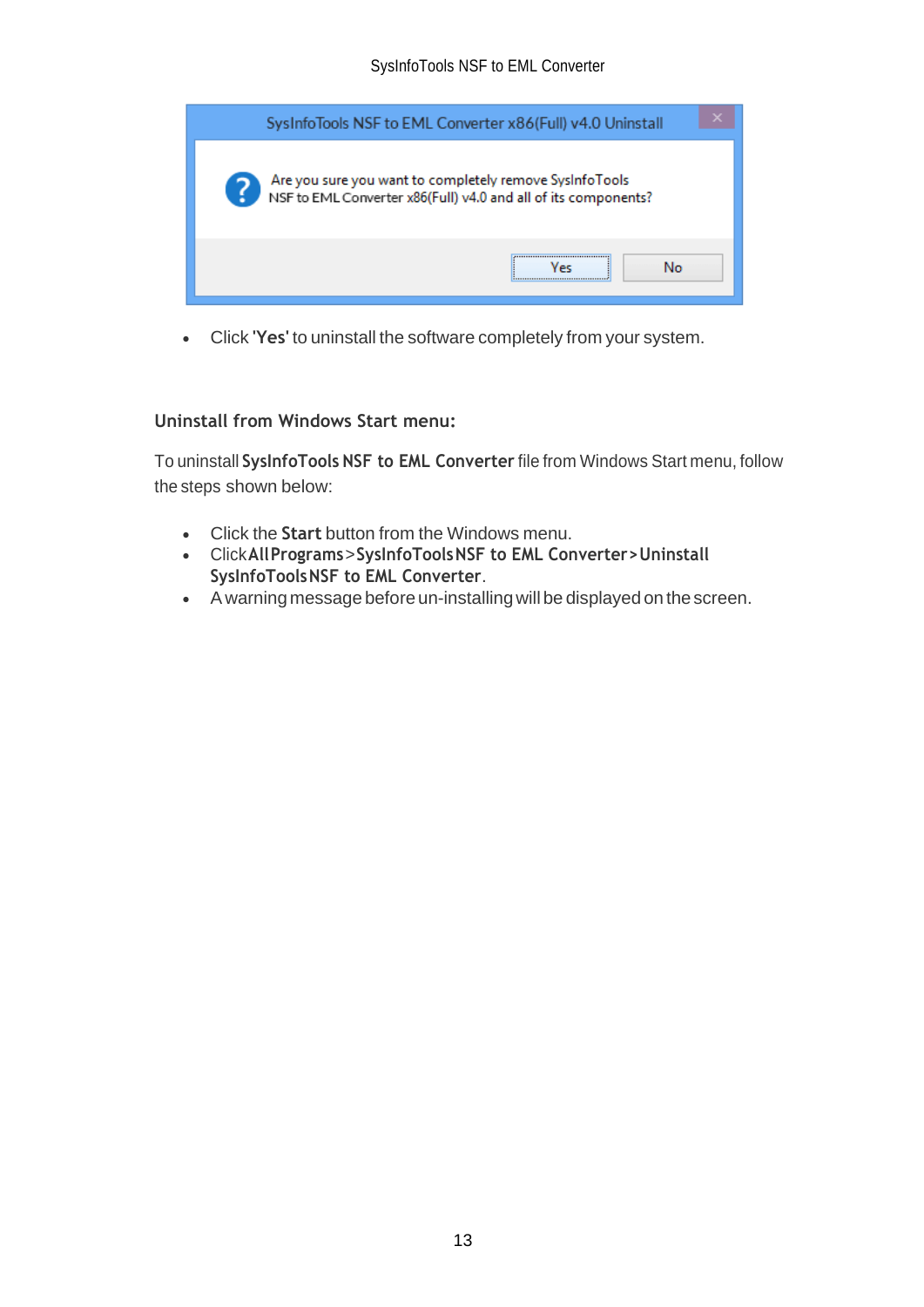

• Click **'Yes'** to uninstall the software completely from your system.

## <span id="page-14-0"></span>**7. Legal Notice**

[Copyright\(](#page-14-1)See 7.1)

- [Disclaimer](#page-14-2)(See 7.2)
- [Trademarks](#page-15-0)(See 7.3)
- [License Agreement](#page-15-1)(See7.4)

# <span id="page-14-1"></span>**Copyright**

SysInfoTools NSF to EML Converter software, accompanied user manual and documentation are copyright of SysInfoTools Data Recovery, with all rights reserved. Under the copyright laws, this user manual cannot be reproduced in any form without the Prior written permission of SysInfoTools. No Patent Liability is assumed, however, with respect to the use of the Information contained herein.

## <span id="page-14-2"></span>**Disclaimer**

The Information contained in this manual, including but not limited to any product specifications, is subject to change without notice. SysInfoTools Data Recovery Provides no warranty with regard to this manual or any other information contained herein and here by expressly disclaims any implied warranties of merchantability or fitness for any particular purpose with regard to any of the foregoing SysInfoTools Data Recovery assumes no liability for any damages incurred directly or indirectly from any technical or typographical errors or omissions contained herein or for discrepancies between the product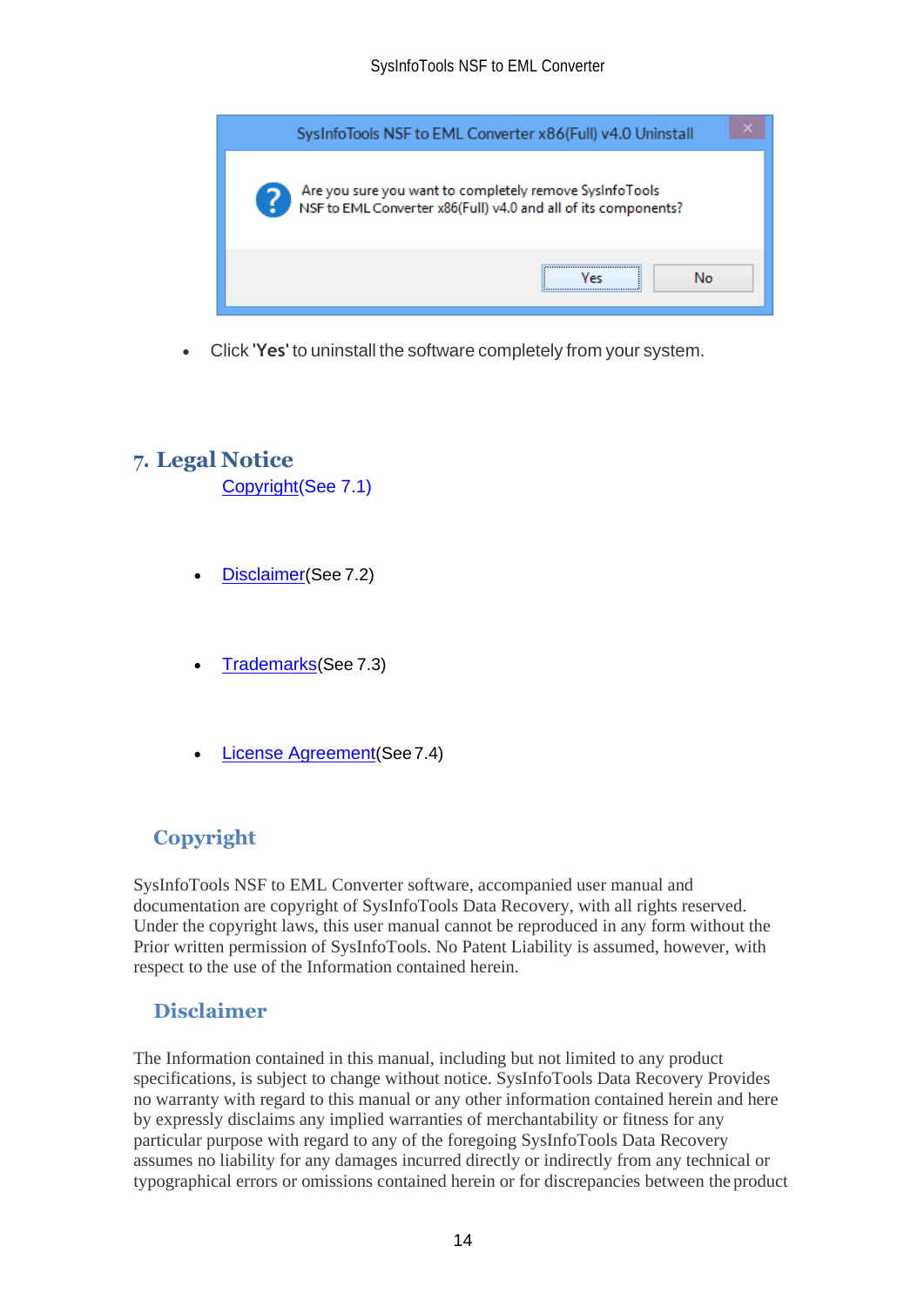and the manual. In no event shall SysInfoTools Data Recovery, be liable for any incidental, consequential special, or exemplary damages, whether based on tort, contract or otherwise, arising out of or in connection with this manual or any other information contained herein or the use there of.

## <span id="page-15-0"></span>**Trademarks**

SysInfoTools NSF to EML Converter Tool is a registered trademark of SysInfoTools Data Recovery.

Windows 2000, 2003, XP and Windows Vista are registered trademarks of Microsoft Corporation.

All other brands and product names are trademarks or registered trademarks of their respective companies.

## <span id="page-15-1"></span>**License Agreement**

SysInfoTools NSF to EML Converter Copyright by SysInfoTools Data Recovery.

#### Your Agreement to this License

You should carefully read the following terms and conditions before using, installing or distributing this software, unless you have a different license agreement signed by SysInfoTools Data Recovery.

If you do not agree to all of the terms and conditions of this License, then: do not copy, install, distribute or use any copy of SysInfoTools NSF to EML Converter with which this License is included, you may return the complete package unused without requesting an activation key, within 30 days after purchase, for a full refund of your payment.

The terms and conditions of this License describe the permitted use and users of each Licensed Copy of SysInfoTools NSF to EML Converter. For purposes of this License, if you have a valid single-copy license, you have the right to use a single Licensed Copy of SysInfoTools NSF to EML Converter; if you or your organization has a valid multi-user license, then you or your organization have/has the right to use up to a number of Licensed Copies of

SysInfoTools NSF to EML Converter equal to the number of copies indicated in the documents issued by SysInfoTools when granting the license.

#### Scope of the License

Each Licensed Copy of SysInfoTools NSF to EML Converter may either be used by a single person or used non-simultaneously by multiple people who use the software personally installed on a single workstation. This is not a concurrent user license. All rights of any kind in SysInfoTools NSF to EML Converter, which are not expressly granted in this License, are entirely and exclusively reserved to and by SysInfoTools. You may not rent, lease, modify, translate, reverse engineer, decompile, disassemble, or create derivative works based on, SysInfoTools NSF to EML Converter, nor permit anyone else to do so. You may not make access to SysInfoTools NSF to EML Converter available to others in connection with a service bureau, application service provider, or similar business, nor permit anyone else to do so.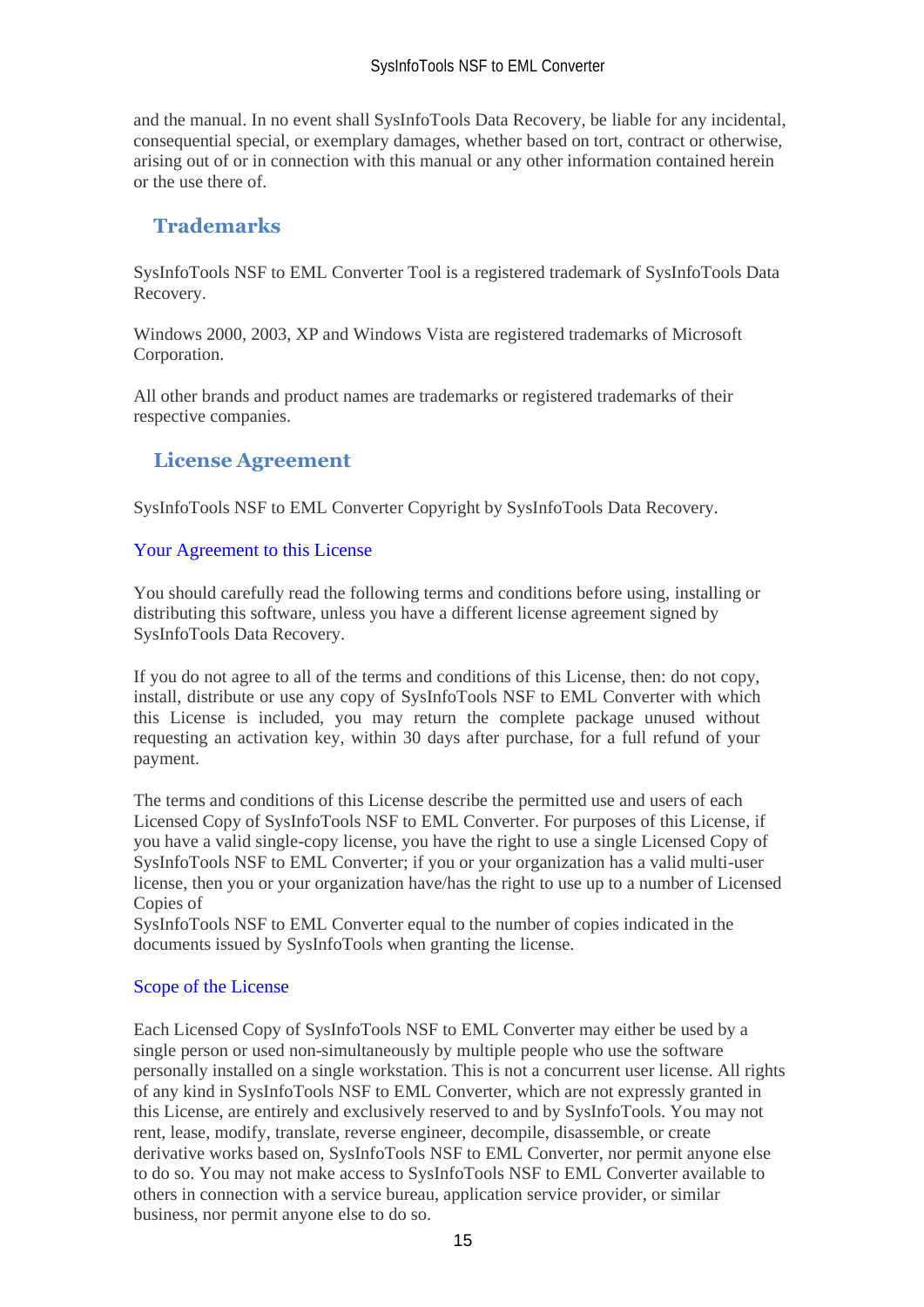#### Warranty Disclaimers and Liability Limitations

SysInfoTools NSF to EML Converter, and any and all accompanying software, data and materials, are distributed and provided AS-IT-IS and with no warranties of any kind, whether expressed or implied. In particular, there is no warranty for the quality of data recovered. You acknowledge that good data processing procedure dictates that any program, including SysInfoTools NSF to EML Converter, must be thoroughly tested with non-critical data before there is any reliance on it, and you hereby assume the entire risk of all use of the copies of SysInfoTools NSF to EML Converter covered by this License. This disclaimer of warranty constitutes an essential part of this License.

In addition, in no event does SysInfoTools authorize you or anyone else to use SysInfoTools NSF to EML Converter in applications or systems where SysInfoTools NSF to EML Converter failure to perform can reasonably be expected to result in a significant physical injury, or in loss of life. Any such use is entirely at your own risk, and you agree to hold SysInfoTools harmless from all claims or losses relating to such unauthorized use. You agree to hold SysInfoTools Data Recovery harmless from any and all claims or losses relating to such unauthorized use.

## <span id="page-16-0"></span>**8. Technical Support**

We provide 24/7 online support to solve customer's queries. We have highly skilled and expert support team, who makes use of modernized communication devices, thereby achieving maximum efficiency and an exceptional response time.

## <span id="page-16-1"></span>**9. About SysInfoTools**

Since several years, SysInfoTools has evolved as one of the trusted names in the field of Data Recovery of the different types of files. The main aim of our organization is to provide the best possible solution to our customers so that our customers can recover their data and relief them from the frustration of data loss. We aim at providing values to our customers and try to satisfy them in every possible way. Customer satisfaction is prime reward for our organization.

SysInfoTools provides a wide range of software for different types of corrupt files recovery and repair for corrupt zip files, MS BKF files, Open Office files (Base files, Impress files, Draw files, Calc files, Math files and Writer files), MS Office 2007 files (MS Word files, MS PowerPoint files and MS Excel files). SysInfoTools also provides software for corrupt PST files of MS Outlook and DBX files of Outlook Express. In addition, we have more recovery software which are available for crashed hard disk recovery and repair like software for FAT recovery and NTFS recovery. In future, we are going to expand our operations to offer more software for different types of corrupt files, Database, Email migration, Desktop utilities, Network management and many more which will help our customers to recover their valuable data.

The hard drives data recovery software provided by our organization ensures safe and accurate data recovery from the hard drive. It does not modify the existing content of the hard drive and make the fresh copy of the recovered data. Hard drives data recovery software are useful in situation when there is an accidental deletion of files, which are deleted due to virus attacks, disk formatting and software malfunctioning.